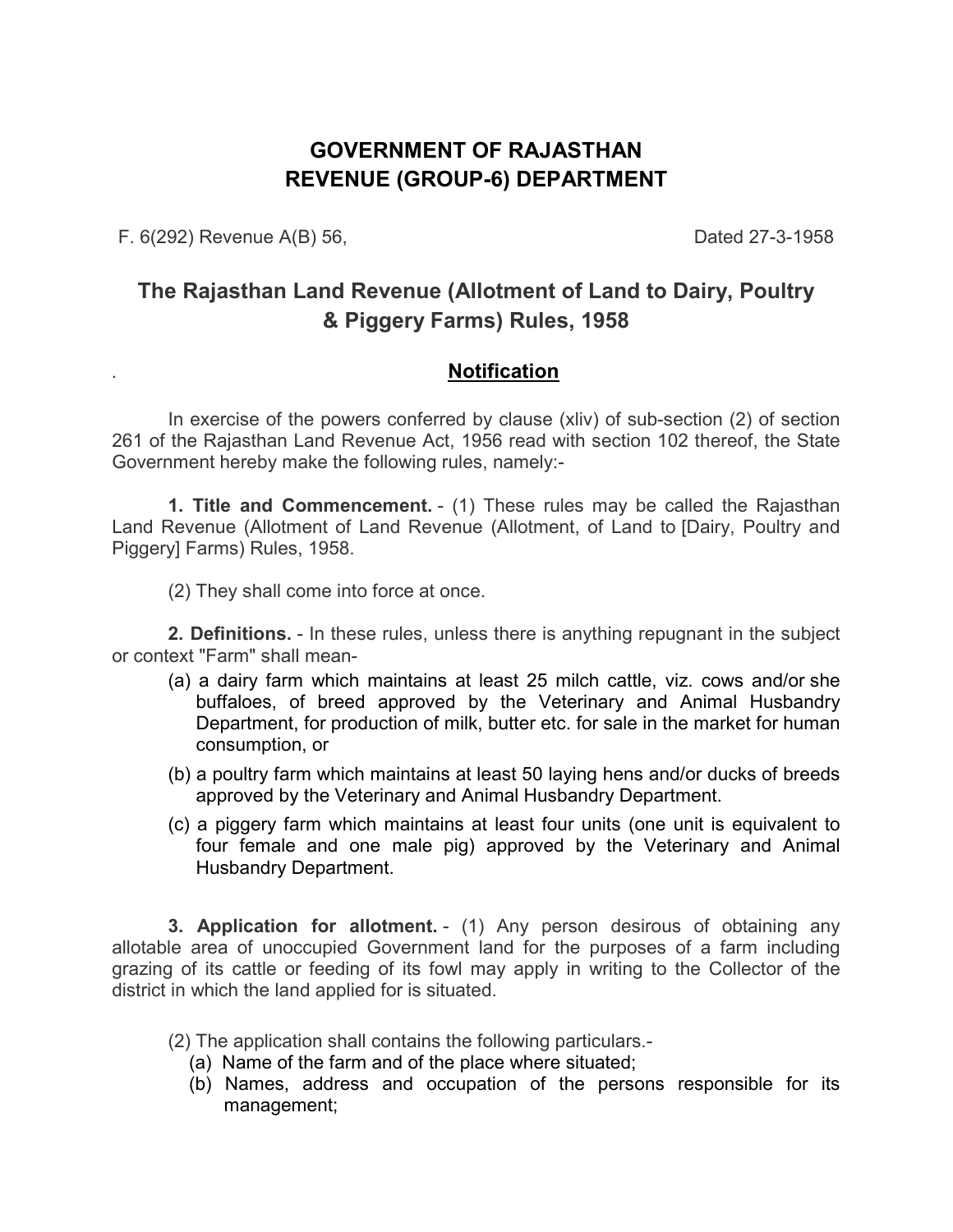- (c) Date of registration of the farm, if registered, together with numbers of registration certificate;
- (d) Period during which the farm has been functioning as such;
- (e) Average number of cattle/fowl maintained by the farm during the past 3 years;
- (f) Financial position and sources of income;
- (g) Area of land already held for grazing/feeding purposes; and
- (h) Situation. Boundaries and Khasra number of the area applied for.

**4. Enquiry by Collector.** - (1) On receipt of an application under rule 3 the Collector shall satisfy himself, by such enquiry through the Director deem fit, regarding the correctness of the particulars given in the application and call for a report from a Tehsildar with regard to the area applied for whether it is occupied or unoccupied, whether it is assessed or unassessed and if assessed, what the rent, is, as well as its soil classification at the current settlement.

(2) On receipt of the report referred to in the sub-rule (1) and after such further enquiry as he may deem fit to make, the Collector may either reject the application for reasons to be recorded or may accept the application, before forwarding the application, the Collector shall have due regard to the availability of land for the grazing of the village cattle and shall also see whether the land applied for likely to be needed for the extension of the village abadi or for any other development scheme.

**5. Lands that cannot be allotted.** - The following categories of land shall not be allotted under this rule-

- (i) Lands included in any canal, Colony or River Valley Project area;
- (ia) Lands situated within periphery of one kilometer of abadi area of a town/village and in urbanisable limit and peripheral belt of an urban area as defined in section-90B of the Rajasthan Land Revenue Act 1956;
- (ii) Lands specified in section 16 of the Rajasthan Tenancy Act, 1955 with exception of land mentioned in clause (iv) of that section: and
- (iii) Lands reserved for village forests.

**6. Extent of area to be allotted and sanctioned authority.** - (1) The area to be allotted under these rules shall be at the rate of one sixth of an acre per head of cattle in the case of a dairy farm, and one sixth of an acre for every one hundred laying hens and/or ducks in the case of a poultry farm and 100 sq. yards for every unit of 10 pigs and 5 biswas for growing fodder and where Chukandar is grown half acre for every unit, in case of piggery farm. The total area to be allotted shall, however in any case not exceed the ceiling limits fixed under the Rajasthan Imposition of Ceiling on Agricultural Holdings Act, 1973.

 (2) All allotments under these rules shall be made by the Collector after obtaining sanction of the .Commissioner.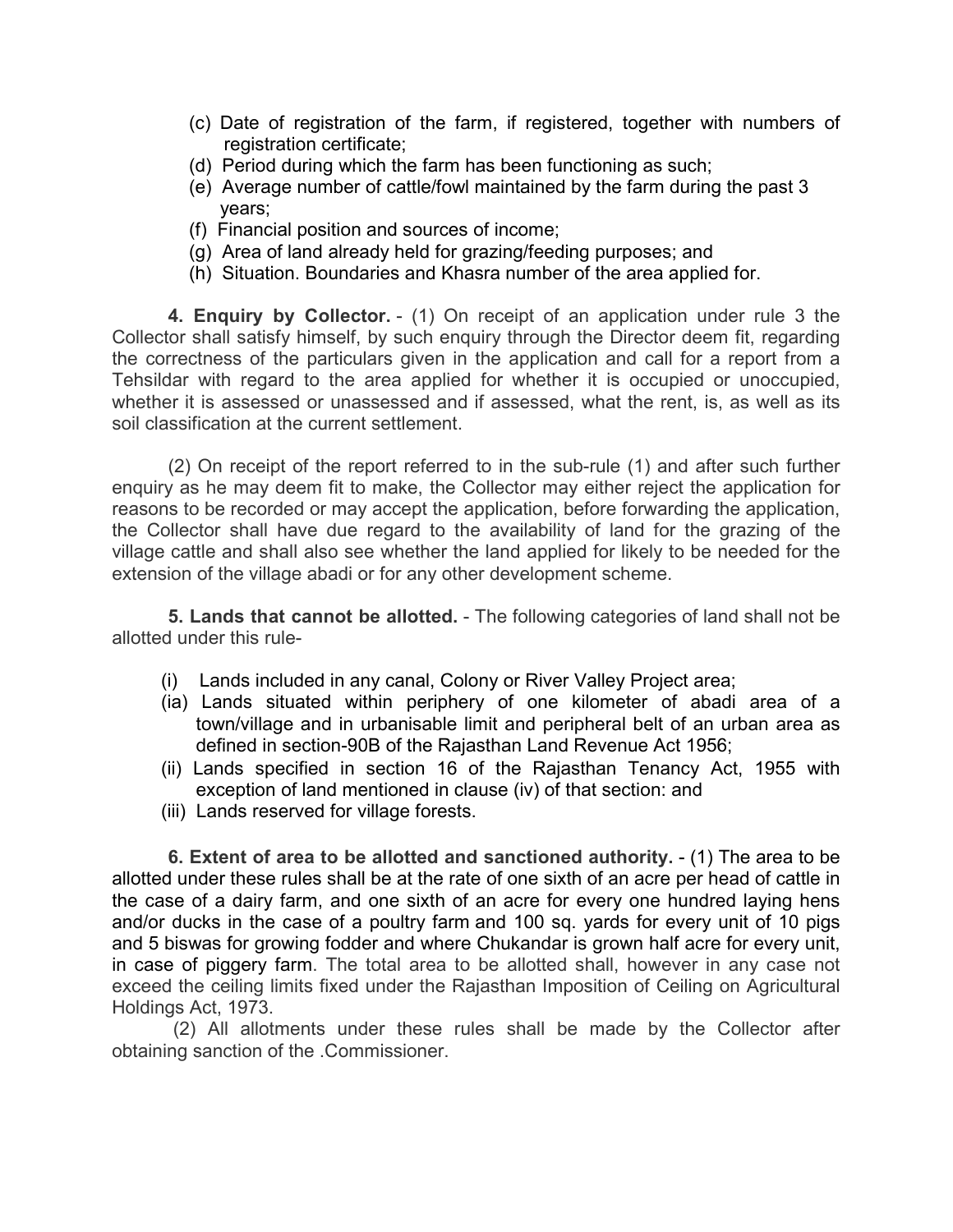**7. Conditions of allotment.** - All allotments of land under these rules shall be subject to the following conditions:-

(1) The land shall be given on lease and not on Khatedari or Gair Khatedari rights subject to the condition that in the case of new farm, the farm shall be started within three months of allotment.

(2) The rent to be charged shall be Rs. 1000/- per acre per annum.

(3) Lease shall be for a period of ten years or for so long as the lessee uses the area for the purpose of maintaining the cattle/fowl of the farm, whichever is less, renewable at the end of ten years for the further similar period on rent to be determined by the Government.

Provided that no lease shall be renewed if land is situated in urbanisable limit and peripheral belt of an urban area as defined in Section 90-B of the Rajasthan Land Revenue Act, 1956 and such land shall revert to the State Government free from all encumbrances.

(4) The lessee shall have no right to sell, mortgage, lease or in any other way of transfer any portion of land to any person or body of person.

 Provided that the lessee may mortgage, his land or a portion thereof, in favour of a Schedule Bank or Co-operative Bank, for obtaining a loan for a purpose directly connected with his dairy and/or poultry farm, the period of such mortgage shall not extend beyond the period of the lease granted under these rules.

(5) The land shall be used only for the purpose of the grazing of the cattle or the feeding of the fowl maintained by the farm and the up-keep thereof and for growing such crops or trees as are required for the feeding of such cattle or fowl, e.g. Moth, Grass Razka etc. subject to the condition that the fodder grown shall be used for feeding of the farm cattle or fowl only and not for sale.

(6) The farm shall throughout the period of lease maintain the stipulated number of cattle or fowl at the rate of one cattle per half acre or one hundred laying hens per one-fifth of an acre:

provided that in the event of a decrease in the stipulated number due to some infections disease or unforeseen calamity, the Collector may allow the lessee a period of three months within which to make up to deficiency.

(7) No permanent structure or buildings shall be erected on the land without the previous sanction of the State Government but cattle sheds, hen-houses, go-down, store houses for the storage of fodder, huts or houses for the labourers or those connected with the upkeep of the farm, creamery or laboratory, tanks for the storage or water-troughs and the like may be built, such structures shall pass to the Government with the land.

(8) The lessee shall have no rights over the trees growing in the leased area and shall not cut any trees without the specific permission of the Collector, and such permission shall not be given unless it is shown that it is necessary for the proper use of land for grazing or feeding purposes.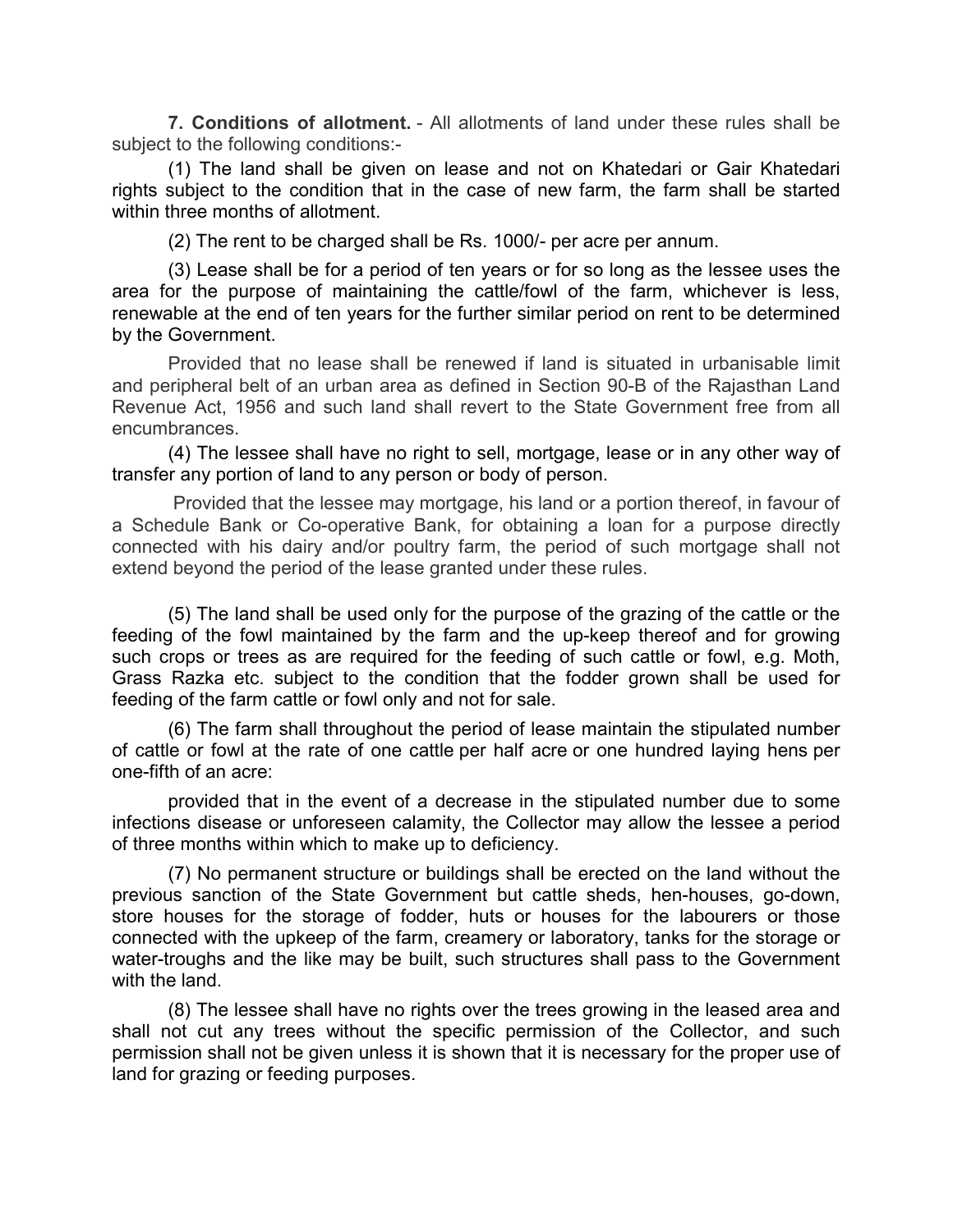(9) On failure to fulfill any of the terms and conditions of the lease, the lessee shall be liable to cancellation and the land shall be taken back by the Government and in the event of such resumption, the lessee shall not be entitled to any compensation for any structures etc. that he may have put up.

(10) The area allotted shall be enclosed with a fencing by the lessee.

(11) The lessee shall keep in the Farm pedigree cattle or pedigree fowl equal to one fourth of the total number of cattle or fowl in the Farm and shall run the farm on lines approved by the Animal Husbandry Department. In the case of a dairy farm, the milk sold shall be pure and un-adulterated and shall be supplied under hygienic conditions laid down by the Public Health Department and the Dairy Development Officer, Rajasthan.

(12) The cattle or fowl kept on the farm, as well as the premises, shall be open to inspection by the District Veterinary Officer at least four times in a year.

**7A.** deleted by notification dated 06.03.77

**8. Lease deed.** - The lessee shall execute a lease deed in Form A appended to these rules within a fortnight of the sanction of allotment.

**9. Entry in Khatauni.** - The land leased under these rules shall not be shown alongwith the Muafi or Khatedari holdings but shall be shown separately as land leased to the farm under these rules.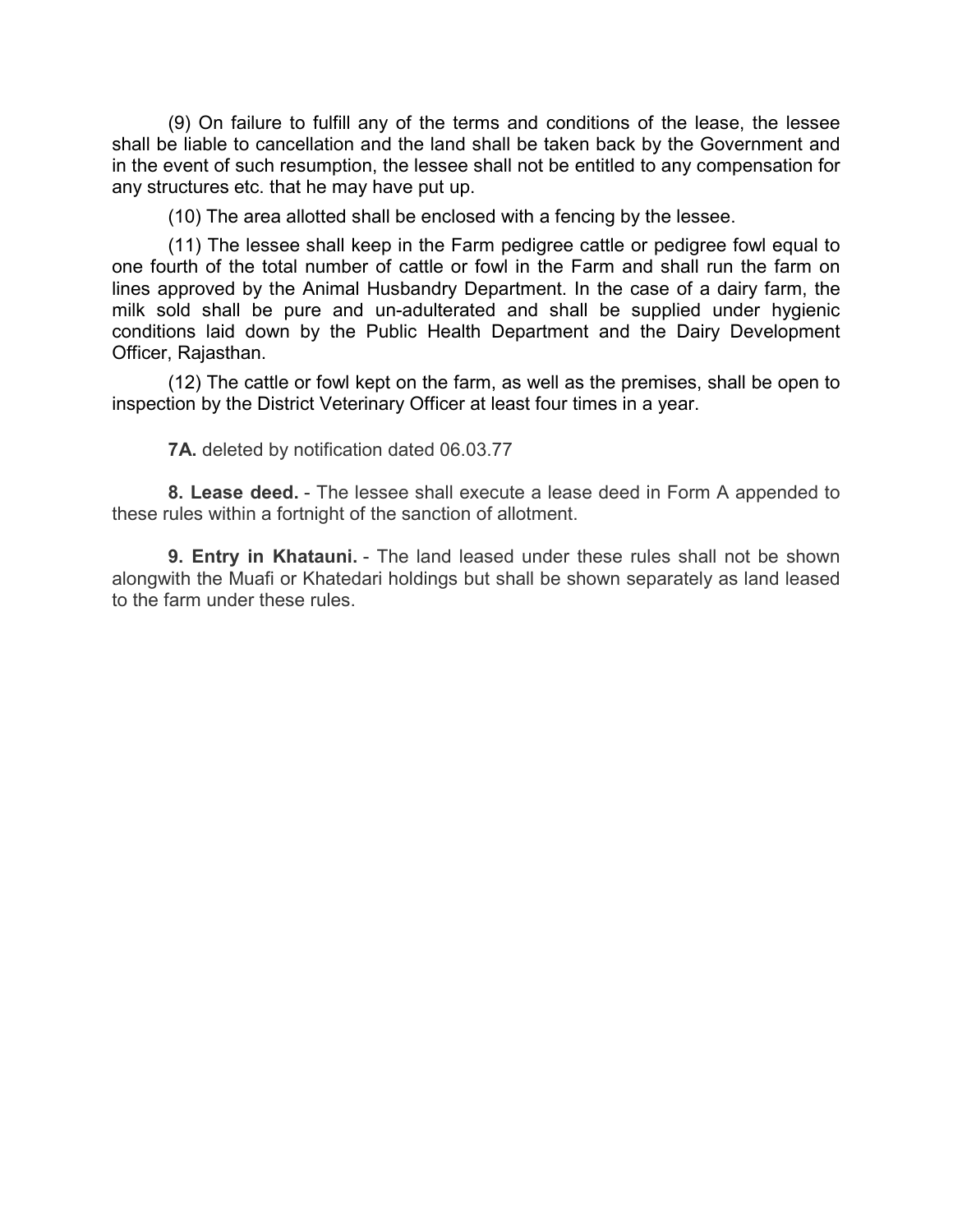### **Appendix "A"**

#### **Lease Deed**

This indenture made this day..... of between the Governor of the State of Rajasthan (hereinafter called the lessor) of the one part, and ..........(hereinafter called the lessee) of the other part, WITNESSETH that in consideration of the rent hereby reserved and of the covenants and agreements hereinafter contained, on the part of the lessee to be paid, observe or performed, the State Government hereby grants and demises unto the lessee all that plot, and parcel of land measuring approximately ......acres/bighas in village.........Tehsil......District......and hereinafter more particularly described in Schedule A and shown in the plan attached herewith and coloured..... with liberties, powers and privileges to be exercised or enjoyed in connection therewith which are mentioned in part 1 of these presents reserving out of the demise unto the Government the liberties, powers and privileges mentioned in Part I of these presents. To hold the premises hereby granted and demised unto the lessee for the term of ten years with the effect from and the lessee hereby covenants with the Governments as in Part III expressed and the Government hereby covenants with the lessee as in Part IV expressed and it is mutually agreed between the parties as in Part V or these presents.

In witness whereof these presents have been executed in manner hereunder appearing the day and year first above written.

| Witness           |                   |
|-------------------|-------------------|
| [Signed by        |                   |
| .                 | for and on behalf |
| of the Governor], |                   |
| Address           |                   |
| Lessor            |                   |
|                   | Lessee            |
|                   |                   |
|                   |                   |

| Witness |  |
|---------|--|
|         |  |

**Part I- Liberties, powers and privileges to be exercised or enjoyed by the Lessee** 

1. The lessee is entitled to the quite enjoyment of the land hereby leased for the entire period of lease without any let or hindrance from the lessor or his employee so long as the land is used for the grazing or feeding of the Farm's cattle, fowl or piggery, as the case may be. and the rent stipulated is paid to the lessor.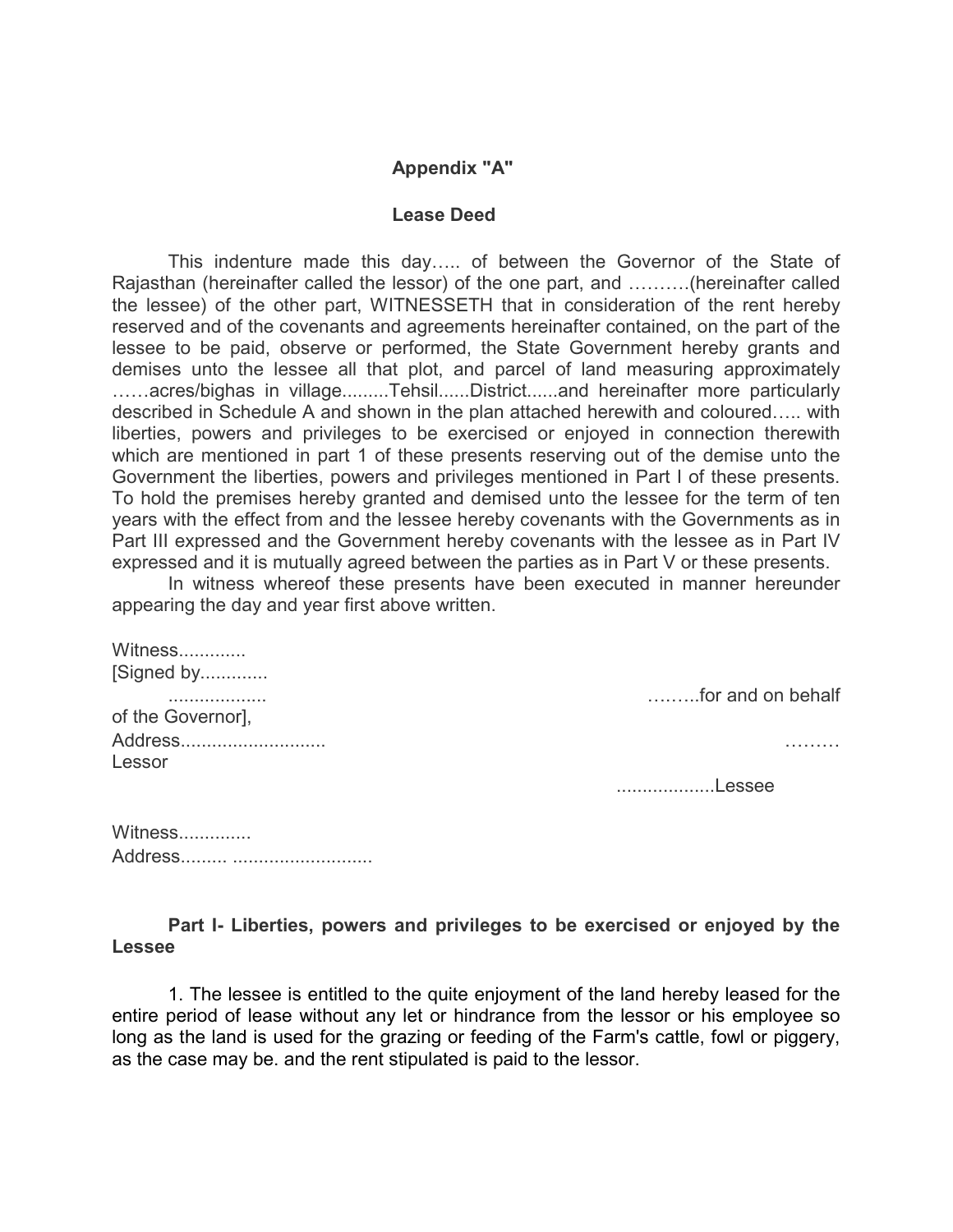2. At the end of the period lessee at his option shall be entitled to renew the lease for a further period of 10 years on the same terms except as to the rate of rent which will be fixed at the rate to be determined by the Government but lease shall not be renewed if such land is situate in urbanisable limit and peripheral belt of an urban area as defined in Section 96B of the Rajasthan Revenue Act, 1956 and such land shall revert to the State Government free from all encumbrances.

3. The lessee shall have liberty to construct cattle-sheds, hen-houses, go-downs or store houses for the storage of fodder etc. huts or houses for the labour of these connected with the upkeep of the Farm, creamery laboratory or tanks for the storage of water troughs for the use of the cattle.

4. The lessee shall be entitled to bring a reasonable portion of the land under cultivation for growing Moth, Ganwar Grass, Lucerne, etc. for the use of the Farm's cattle or fowl only provided these are not sold in market or to any other person.

#### **Part II - Liberties, powers privileges reserved by the lessor**

1. The lessor reserves the right for himself, his employees or nominees to enter upon the leased premises for the purposes a prospecting or exploitation of any mineral within or under the said lands and to work with and carry away the same.

2. The lessor shall have the right to resume and re-occupy any portion of the leased premises for the purpose of constructing, repairing or maintaining any or railway, road, canal, reservoir, a telegraph, telephone or electric line or sub-station or any other work of a like nature, such powers of resumption and reoccupation to be exercised on behalf of the lessor by the Collector of the district or any officer or nominee authorized by him in his behalf.

3. The lessor shall have power to terminate this lease at any time during the period of the lease, if the lessee-

(1) does not use the land hereby demised or any part thereof for the purpose for which it is leased, or

(2) Sell, mortgages, lets out or in any other way transfers any portion of the land to any person or body of persons without the previous sanction of the Government

Provided that such Government, sanction shall not be necessary in case of a mortgage made by the lessee in favour of Scheduled Bank or a Co-operative Bank.

(3) Commits any breach of the terms of this lease, or

(4) is guilty of gross negligence in complying with the legitimate directions of the Collector in relation to the upkeep or maintenance of the Farm, or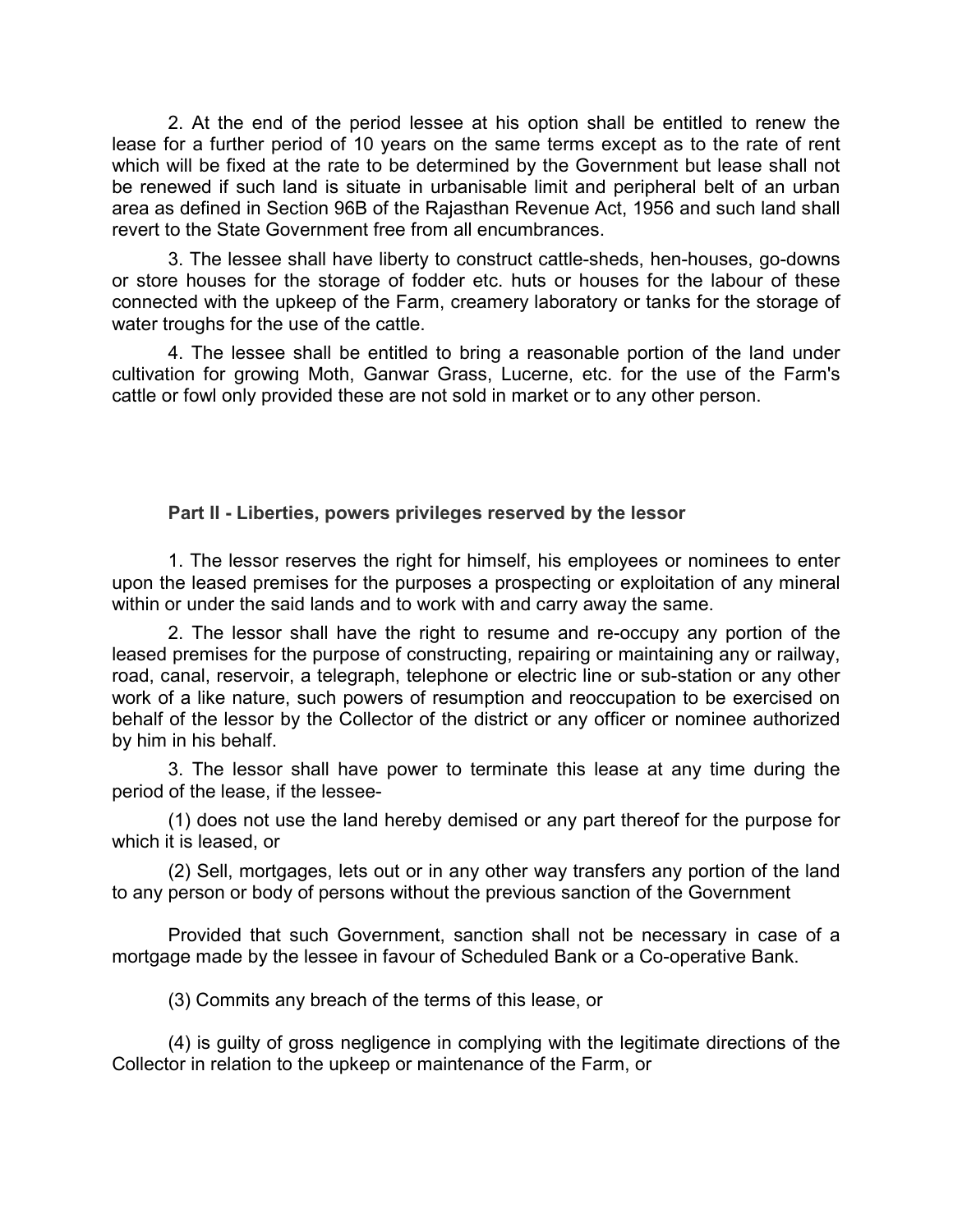(5) fails to make, amends or comply with the said directions within three months of receiving notice of such non user, breach or neglect from the Collector.

## **Part III-Covenants of the lessee**

The lessee hereby covenants-

(1) To pay the rent of.......per year in advance during the said term of ten years.

(2) Not to use the land hereby demised for any purpose other than that specified in Part 1 of this agreement.

(3) To maintain at all times..........heads of cattle.....fowl in the Farm throughout the period of lease.

(4) Not to cut the trees in the leased premised without the specific permission of the lessor, should the removal of any tree be necessary' for the proper use of the leased premises.

(5) Not to erect any building of a permanent nature other than structure referred to in clause 3 of Part 1 of the agreement without the previous sanction of the Government.

(6) To maintain such record and in such form as maybe prescribed by the Collector or the Agriculture department.

(7) To maintain the Farm and the cattle/fowl in good hygienic condition.

(8) To obtain permission from the lessor through the Collector, before constructing any building of a permanent nature.

(9) To allow the Collector, the Director of Agriculture, the Dairy Development. Officer or any other Officer who may be generally or specially authorised by the Collector or the said Director to inspect the premises, buildings, records, cattle etc. and take notes or carry out tests within 24 hours of receiving previous notice in this behalf.

### **Part IV-Covenants of the Lessor**

The lessor hereby agrees and covenants to pay compensation to the lessee.

(1) For all buildings of a permanent nature constructed with the sanction of the Government.

(2) For and loss or damage to crops, plants, trees or buildings by the exercise of powers reserved by the lessor under clause I Part II of the agreement.

(3) For any house, well or other permanent structure that may have been put up in case of resumption under clause (2) of part II in accordance with the provisions of the Land Acquisition Act, 1894.

**Part V-Covenants naturally agreed to by lessor and lessee**